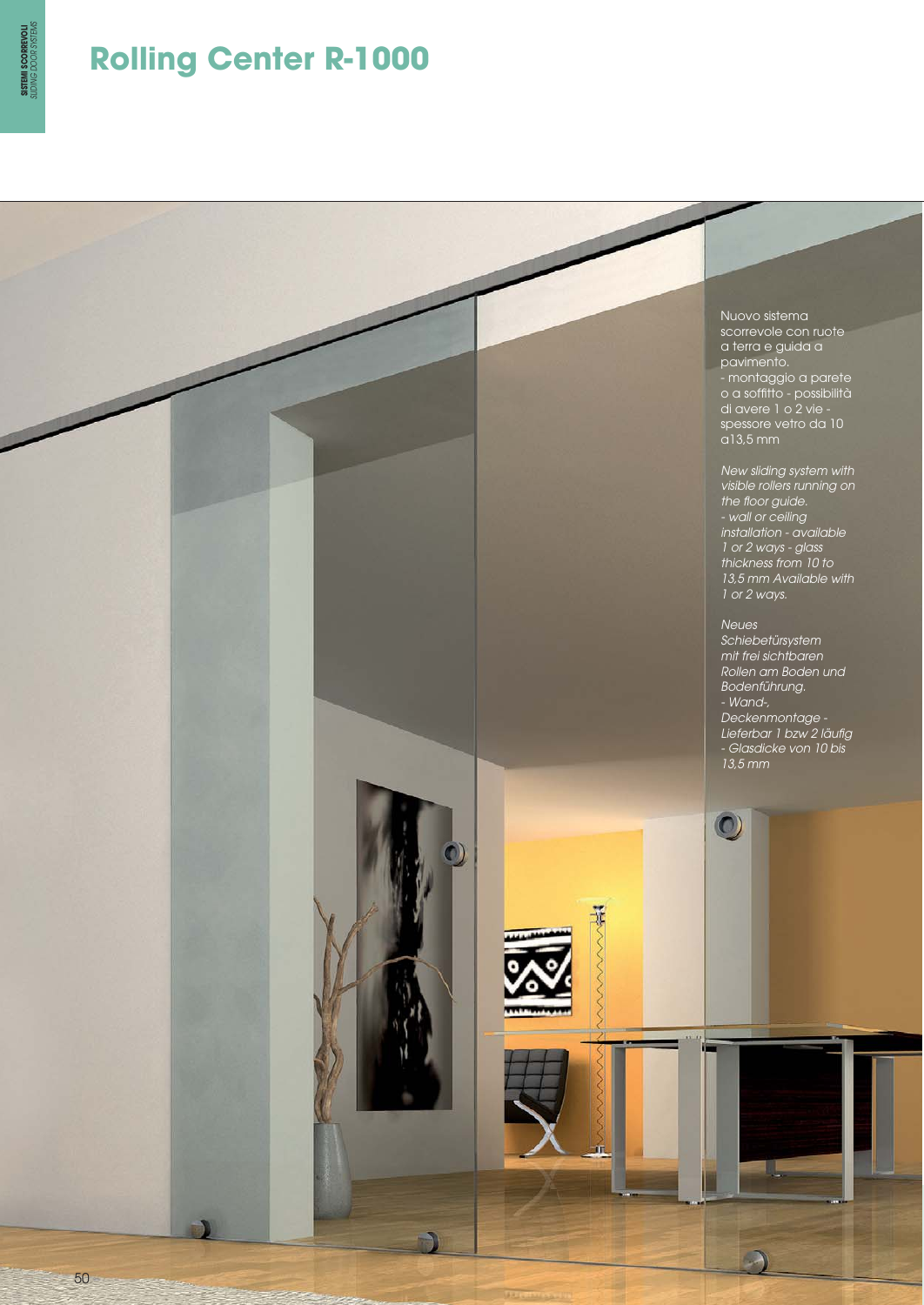



## Effetto inox Inox effect Inox effekt